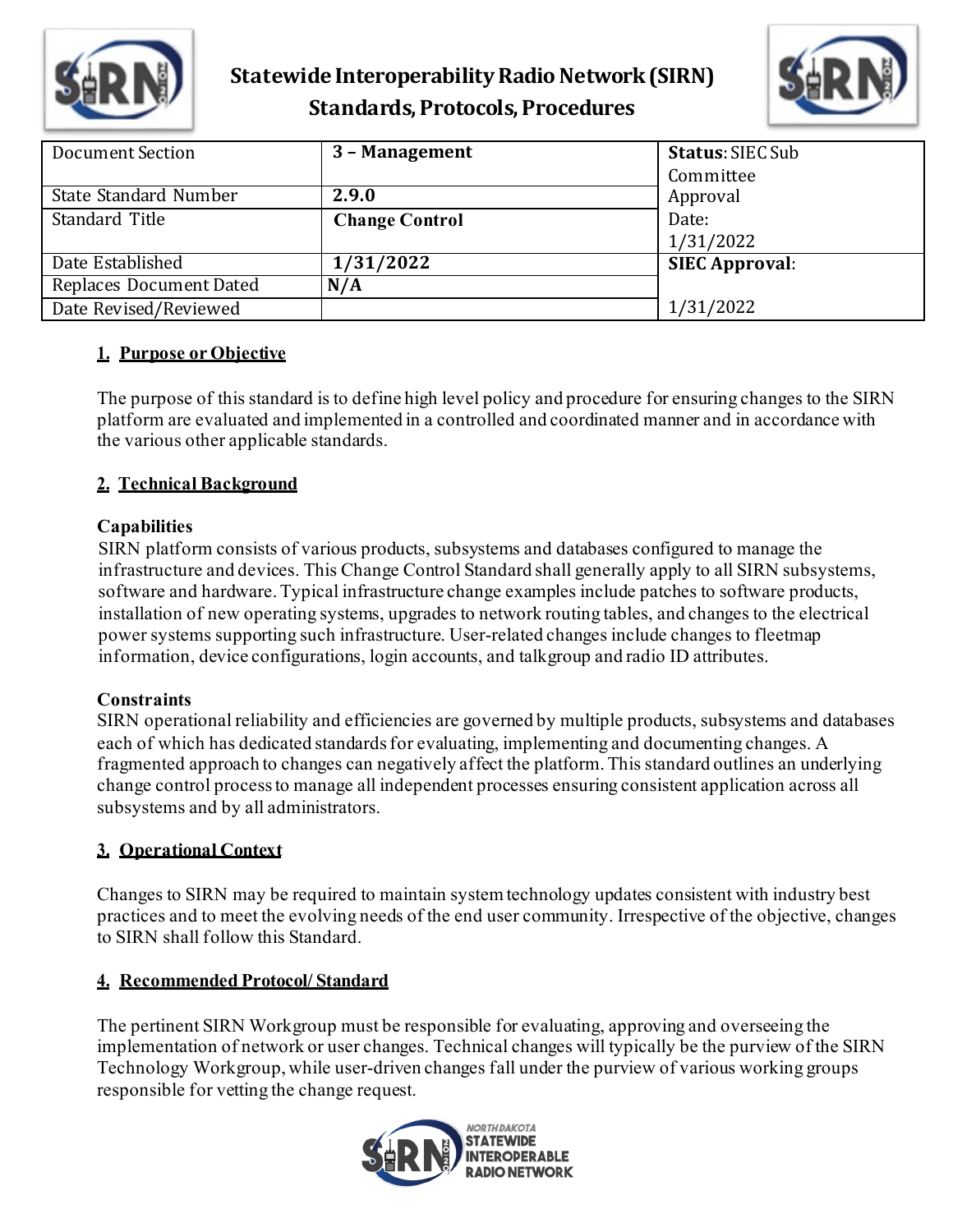

# **Statewide Interoperability Radio Network(SIRN) Standards, Protocols, Procedures**



## **Routine Network Updates**

Routine and pre-approved changes such as regular anti-virus software patches or emergency bug fixes may bypass the approval protocols herein if already pre-approved for a duration of time. Routine updates shall, however, undergo sporadic audits to ensure the objectives above are met.

### **Impact Analysis and Approval**

In particular, core upgrades (platform release changes) may have impacts on a range of LMR system components and interfaces to ancillary systems such as CAD, Logging Recorders, and Fire Station Alerting Systems. For major upgrades with broad impact, the Statewide System Administrator shall conduct an impact analysis and determine the appropriate timing for the upgrade as well the need for the upgrade. Major upgrades include those that cause site, core or console outages, or those that entail end user feature changes that affect the user experience.

### **Feature Enhancements and Change Management**

From time to time, system releases will include new features or optional enhancements for additional cost. These release upgrades may include system features changes that may not be desired or for which funding is not available; therefore, Motorola shall present feature and release change notes to the SIEC to facilitate a business case evaluation to approve/fund or defer changes.

### **Funding Preparedness**

System releases require all subsystems including PSAP consoles (as an example) to be upgraded simultaneously. Therefore, agencies self-funding subsystems interfacing with the SIRN core shall subscribe to similar system upgrade plans to be performed in lock-step with the SIRN upgrades.

# **5. Recommended Procedure**

Changes to the SIRN shall include the following generic process*:*

- A change request is submitted to the SIRN Statewide System Administrator by a user, agency, system vendor or third party contractor
- Change request must describe the business, operational, or technical justification for the change and the corresponding expected system impact
- As applicable, the SIRN Technology Workgroup shall conduct a risk analysis including to the operational continuity of the SIRN
- If approved, all affected Users or Administrators must be notified
- SIRN Statewide System Administrator will oversee the implementation and update all pertinent system documentation to reflect the changes

Note: Changes that are initially denied may be sent back for review, change and resubmission.

The table below summarizes the change request, evaluation and approval processes from the technical, operation and business perspectives for typical change elements. Generally, the evaluation and approval follows the underlying SIRN governance framework for change management defining the authority